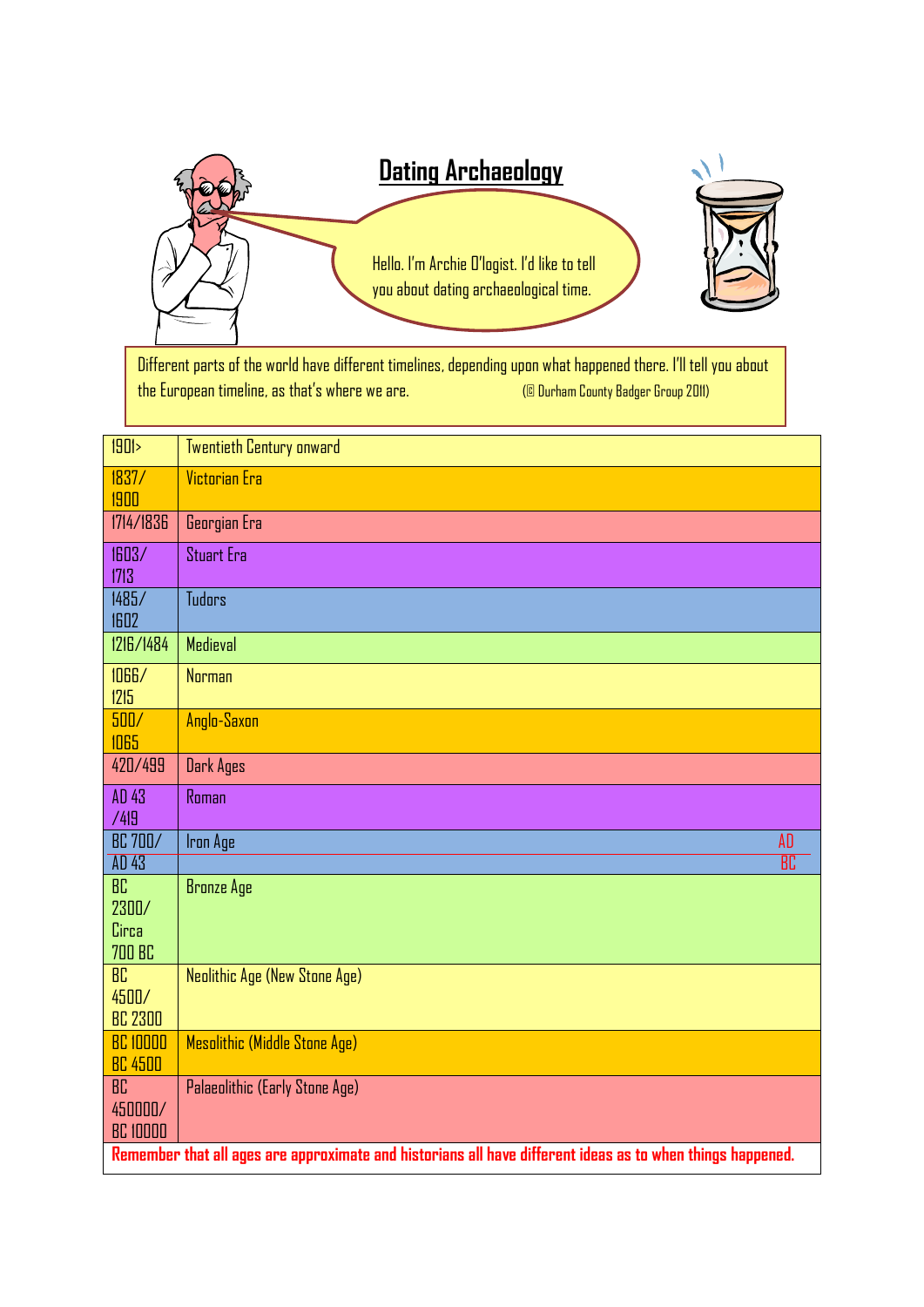## **Reigns of the Kings and Queens of Britain.**

| <b>Dates</b> | <b>Kings and Queens</b>  | <b>Royal House</b>           |
|--------------|--------------------------|------------------------------|
| 757-796      | <b>Offa</b>              | <b>Mercia</b>                |
| 802-839      | <b>Egbert</b>            | <b>Wessex</b>                |
| 839-856      | <b>Aethelwulf</b>        | П                            |
| 856-860      | <b>Aethelbald</b>        | $\qquad \qquad \blacksquare$ |
| 860-866      | <b>Aethelbert</b>        | $\mathbf{u}$                 |
| 866-871      | <b>Aethelred I</b>       | $\mathbf{u}$                 |
| 871-899      | <b>Alfred the Great</b>  | $\mathbf{u}$                 |
| 899-925      | <b>Edward the Elder</b>  | $\qquad \qquad \blacksquare$ |
| 925-940      | <b>Athelstan</b>         | $\mathbf{u}$                 |
| 940-946      | <b>Edmund</b>            | $\mathbf{u}$                 |
| 946-955      | <b>Edred</b>             | $\mathbf{u}$                 |
| 955-959      | Edwy                     | $\mathbf{u}$                 |
| 959-975      | Edgar                    | $\mathbf{u}$                 |
| 975-978      | <b>Edward the Martyr</b> | $\mathbf{u}$                 |
| 978-1016     | <b>Ethelred II the</b>   | $\mathbf{u}$                 |
|              | <b>Unready</b>           |                              |
| 1016         | <b>Edmund Ironside</b>   | $\mathbf{u}$                 |
| 1016-1035    | Cnut (Canute)            | <b>Denmark</b>               |
| 1035-1040    | <b>Harold I Harefoot</b> | $\mathbf{u}$                 |
| 1040-1042    | Harthacanut              | $\mathbf{u}$                 |
| 1042-1066    | <b>Edward the</b>        | <b>Wessex</b>                |
|              | Confessor                |                              |
| 1055         | <b>Harold</b>            | $\mathbf{u}$                 |
| 1066-1087    | William I                | <b>Normandy</b>              |
| 1087-1100    | William II               | $\mathbf{u}$                 |
| 1100-1135    | Henry I                  | п                            |
| 1135-1154    | <b>Stephen</b>           | <b>Blois</b>                 |
| 1154-1189    | Henry II                 | Angevin                      |
| 1189-1199    | Richard I                |                              |
| 1199-1216    | John                     | $\mathbf{u}$                 |
| 1216-1272    | <b>Henry III</b>         | <b>Plantagenet</b>           |
| 1272-1307    | Edward I                 | $\mathbf{u}$                 |
| 1307-1327    | <b>Edward II</b>         | $\mathbf{u}$                 |
| 1327-1377    | <b>Edward III</b>        | $\mathbf{u}$                 |
| 1377-1399    | Richard II               | $\qquad \qquad \blacksquare$ |
| 1399-1413    | <b>Henry IV</b>          | Lancaster                    |
| 1413-1422    | Henry V                  | П                            |